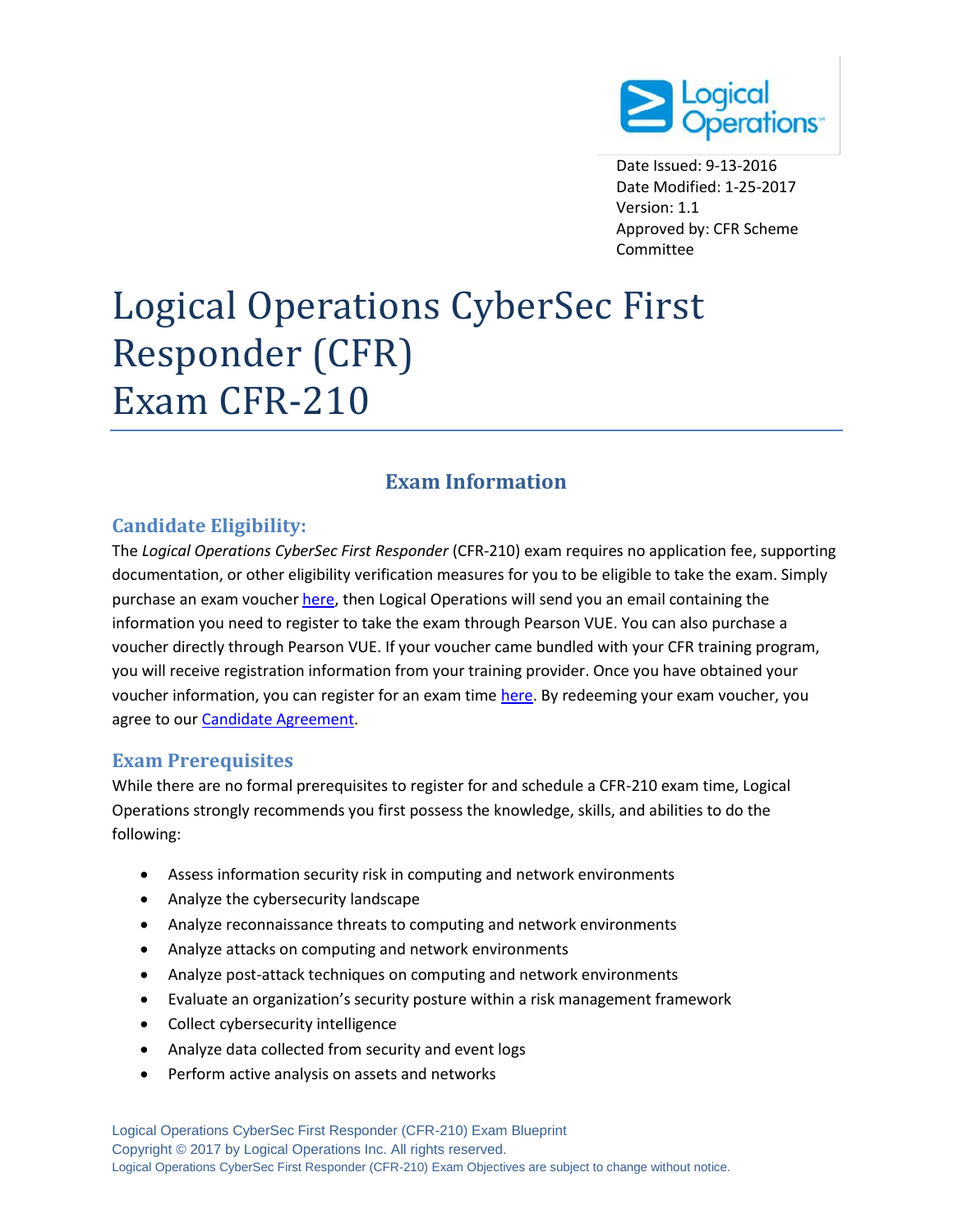- Respond to cybersecurity incidents
- Investigate cybersecurity incidents

You can obtain this level of skill and knowledge by taking the following Logical Operations course, which is available through training providers located around the world, or by attending an equivalent thirdparty training program:

*CyberSec First Responder: Threat Detection and Response (Exam CFR-210)*

# **Exam Specifications**

**Number of Items:** 100

**Passing Score:** Between 62% and 69% depending on the exam form. Forms have been statistically equated based on question difficulty levels.

**Duration**: 120 minutes (**Note**: Published exam times include the 5 minutes you are allotted for reading and signing the Candidate Agreement and the 5 minutes you are allotted for the Pearson VUE testing system tutorial.)

**Exam Options**: In person at Pearson VUE test centers

**Item Formats**: Multiple Choice/Multiple Response/Drag-and-Drop

## **Exam Description Target Candidate:**

The *Logical Operations* C*yberSec First Responder (CFR-210)* exam target audience should have at least 2- 5 years of experience working in a networking environment as a first responder. The successful candidate will have the knowledge and skills required to effectively detect, identify, and respond to malicious activities involving data systems. Additionally, the candidate will have the foundational knowledge to deal with a changing threat landscape and will be able to perform root cause analysis, determine scope, accurately report results, and recommend remediation actions.

To ensure exam candidates possess the aforementioned knowledge, skills, and abilities, the *CFR-210* exam will test them on the following objective domains with the following weightings:

| Domain                                | % of Examination |
|---------------------------------------|------------------|
| <b>1.0 Threat Landscape</b>           | 25%              |
| 2.0 Passive Data-Driven Analysis      | 27%              |
| 3.0 Active Asset and Network Analysis | 28%              |
| 4.0 Incident Response Lifecycle       | 20%              |
| Total                                 | 100%             |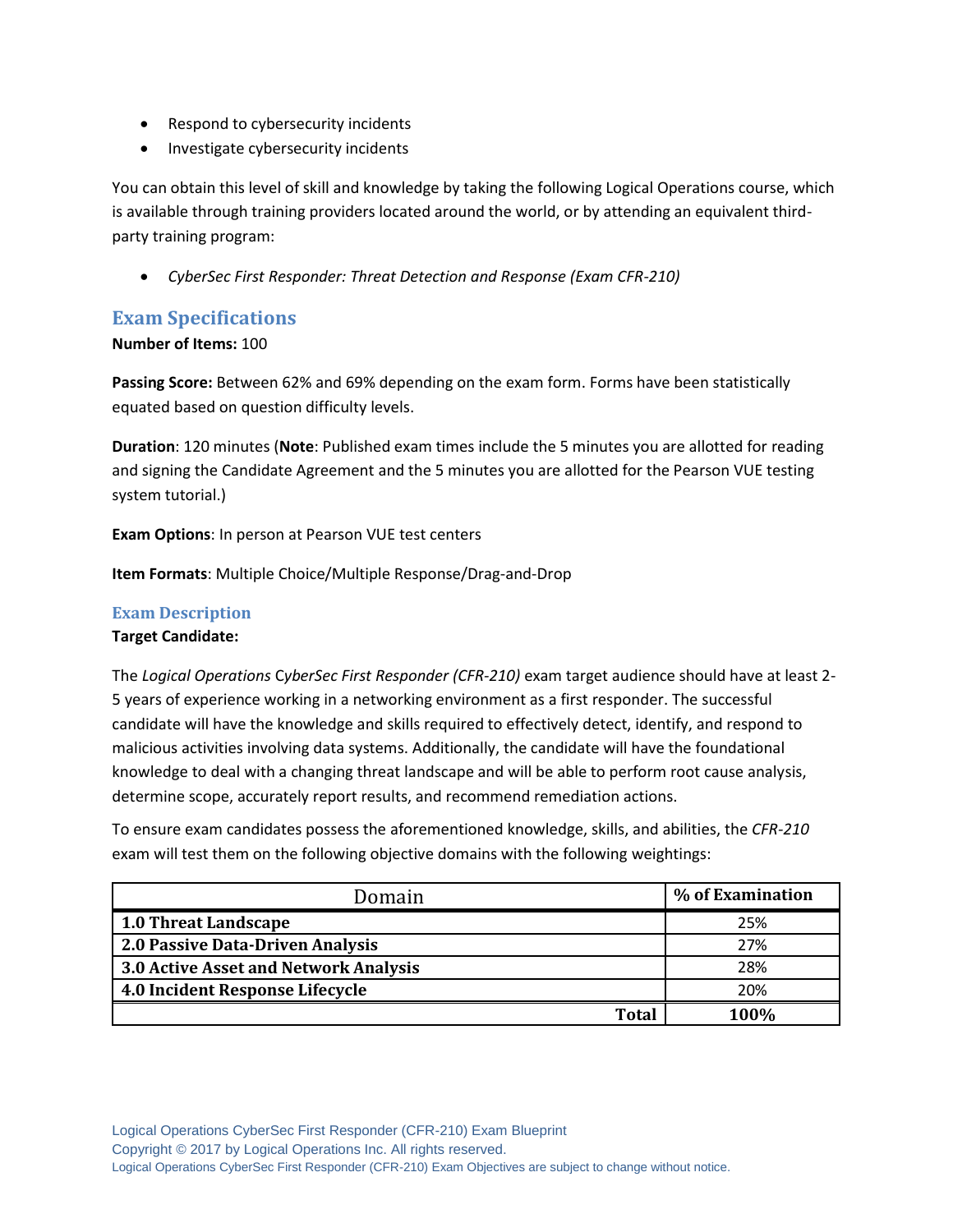The information that follows is meant to help you prepare for your Logical Operations certification exam. This information does not represent an exhaustive list of all the concepts and skills that you may be tested on during your exam. The exam domains, identified previously and included in the objectives listing, represent the large content areas covered in the exam. The objectives within those domains represent the specific tasks associated with the job role(s) being tested. The information beyond the domains and objectives is meant to provide examples of the types of concepts, tools, skills, and abilities that relate to the corresponding domains and objectives. All of this information represents the industry-expert analysis of the job role(s) related to the certification and does not necessarily correlate one-to-one with the content covered in your training program or on your exam. Logical Operations strongly recommends that you independently study to familiarize yourself with any concept identified here that was not explicitly covered in your training program or products.

# **Objectives:**

**Domain 1.0 Threat Landscape**

#### **Objective 1.1 Compare and contrast various threats and classify threat profiles**

- Threat actors
	- o Script kiddies
	- o Recreational hackers
	- o Professional hackers
	- o Hacktivists
	- o Cyber criminals
	- o State sponsored hackers
	- o Terrorists
	- o Insider
- Threat motives
	- o Desire for money
	- o Desire for power
	- o Fun/thrill/exploration
	- o Reputation/recognition
	- o Association/affiliation
- Threat intent
	- o Blackmail
	- o Theft
	- o Espionage
	- o Revenge
	- o Hacktivism/political
	- o Defamation of character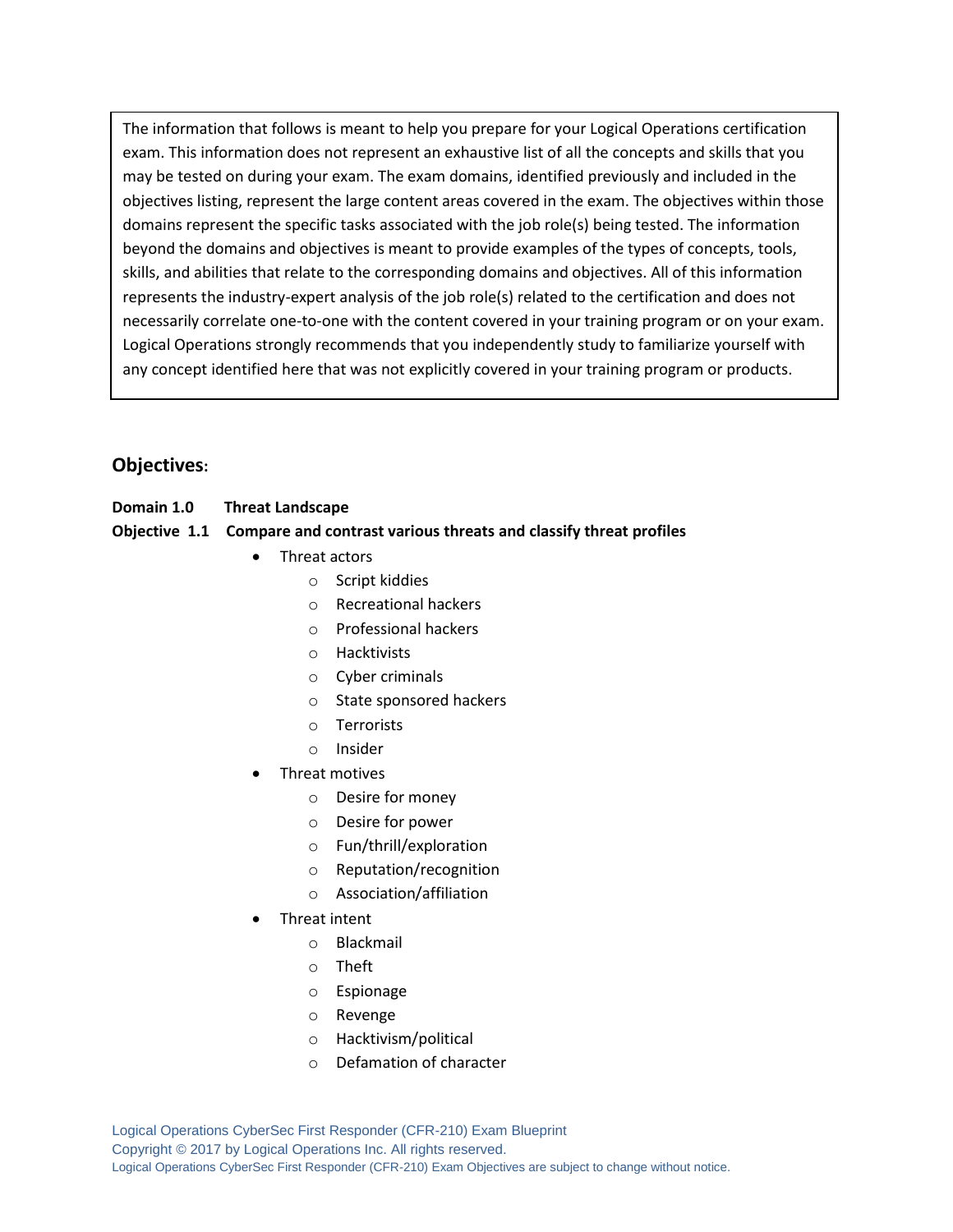- Attack vector
	- o Vulnerabilities
	- o Exploits
	- o Techniques
- Technique criteria
	- o Targeted/non-targeted
	- o Direct/indirect
	- o Stealth/non-stealth
	- o Client-side/server-side
- Understanding qualitative risk and impact

#### **Objective 1.2 Explain the purpose and use of attack tools and techniques**

- Footprinting
	- o Open source intelligence
	- o Closed source intelligence
- Scanning
	- o Port scanning
	- o Vulnerability scanning
		- **Targeted vulnerability scanners vs. general vulnerability** scanners
	- o Network scanning
	- o Web app scanning
- Enumeration
	- o User enumeration
	- o Application enumeration
	- o Email enumeration
	- o War dialing
- Gaining access
	- o Exploitation frameworks
	- o Client-side attacks
		- **Application exploits**
		- **Browser exploits**
	- o Server-side attacks
	- o Mobile
		- **Malicious apps**
		- **Malicious texts**
		- Hijacking/rooting
	- o Web attacks
		- **CSRF**
		- **SQL** injection
		- **Directory traversal**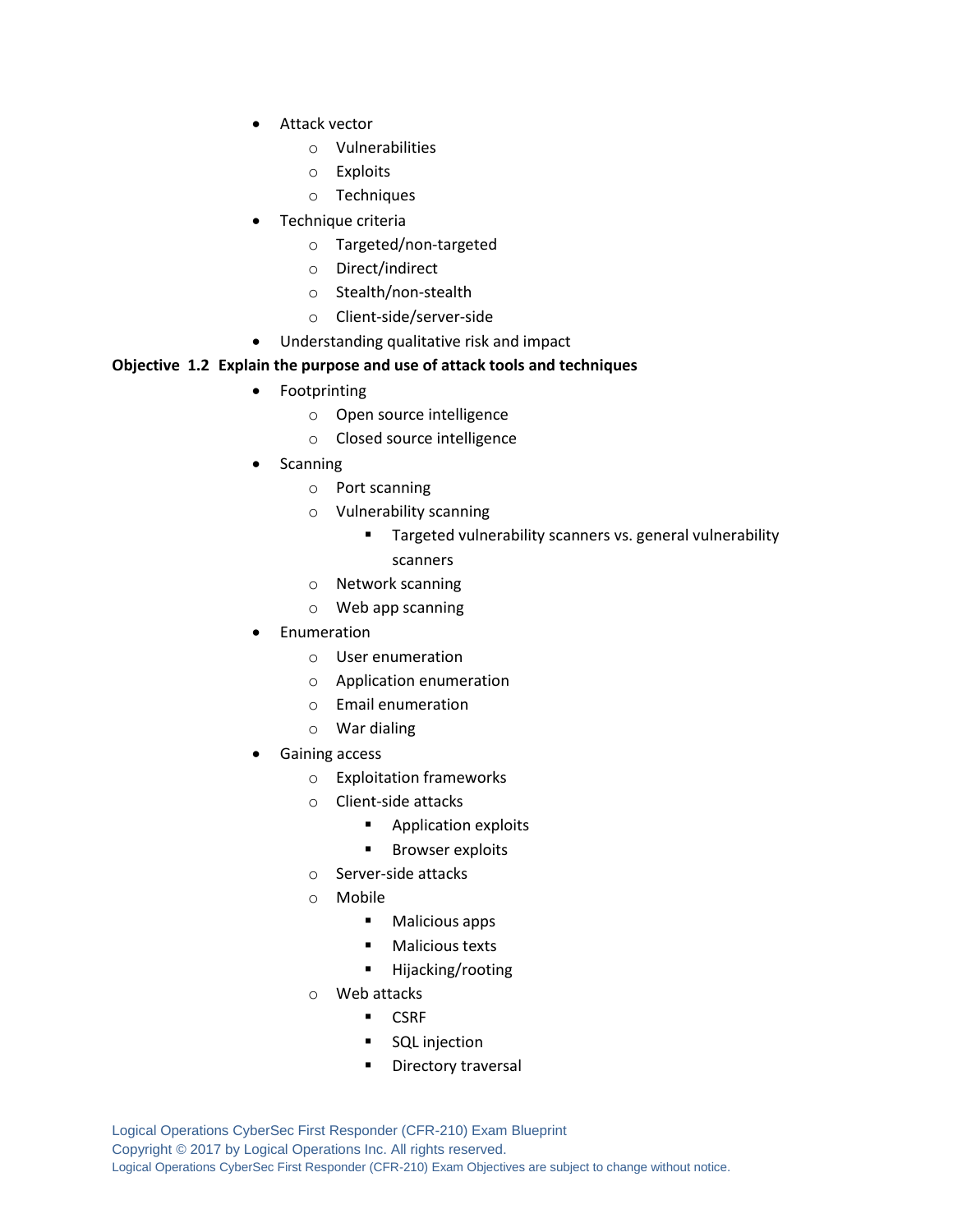- **LEI/REI**
- **Command injection**
- o Password attacks
	- **Password cracking** 
		- **Brute forcing**
		- **Password guessing**
		- **Password dictionary**
		- Rainbow tables
	- **Password sniffing**
- o Wireless attacks
	- **Wireless cracking**
	- **Wireless client attacks**
	- **Infrastructure attacks**
- o Social engineering
- o Man-in-the-middle
	- **ARP** spoofing
	- **ICMP** redirect
	- **DHCP** spoofing
	- **NBNS** spoofing
	- **Session hijacking**
	- **DNS** poisoning
- o Malware
	- **Trojan**
	- **Nalvertisement**
	- Virus
	- Worm
- o Out of band
	- **•** OEM supply chain
	- **Watering hole**
- Denial of Service
	- o DDoS
		- **LOIC/HOIC**
	- o Resource exhaustion
	- o Forced system outage
	- o Packet generators

#### **Objective 1.3 Explain the purpose and use of post exploitation tools and tactics**

- Command and control
	- o IRC
	- o HTTP/S
	- o DNS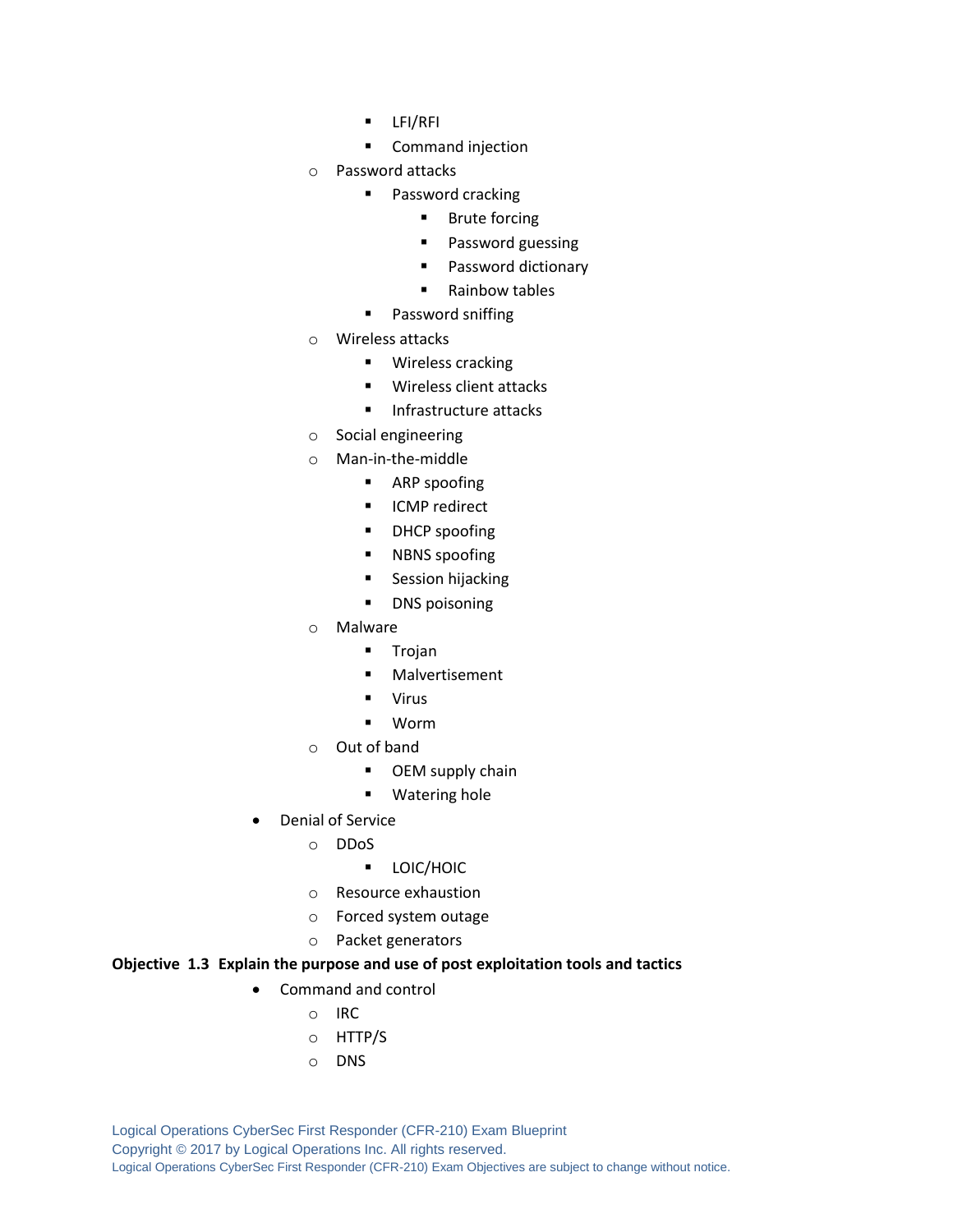- o Custom channels
- o ICMP
- Data exfiltration
	- o Covert channels
	- o File sharing services
- Pivoting
	- o VPN
	- o SSH tunnels
	- o Routing tables
- Lateral movement
	- o Pass the hash
	- o Golden ticket
	- o psexec
	- o wmic
	- o Remote access services
- Persistence/maintaining access
	- o Rootkits
	- o Backdoors
	- o Hardware backdoor
	- o Rogue accounts
	- o Logic bombs
- Keylogging
- Anti-forensics
	- o Golden ticket
	- o Buffer overflows against forensics tools
	- o Packers
	- o Virtual machine detection
	- o Sandbox detection
	- o ADS
	- o Shredding
	- o Memory residents
- Covering your tracks
	- o Log wipers

#### **Objective 1.4 Explain the purpose and use of social engineering tactics**

- Phishing
	- o Phishing variations
		- **Spear phishing** 
			- Whaling
			- **U** Vishing
	- o Delivery mediums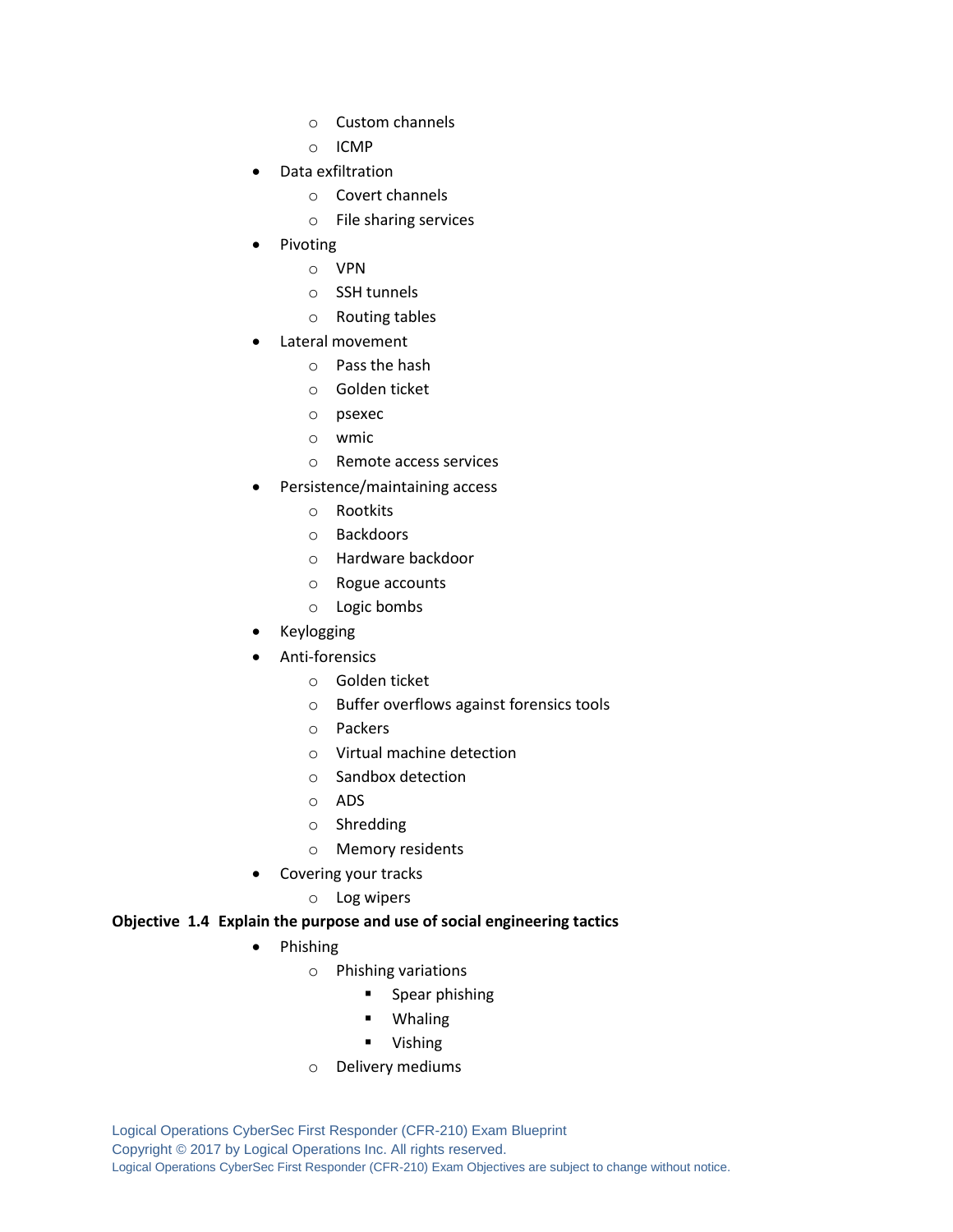- **Email**
- IM
- Post card
- **Text**
- QR code
- **Social networking sites**
- o Common components
	- **Spoofing messages**
	- **Rogue domains**
	- **Malicious links**
	- Malicious attachments
- Shoulder surfing
- **•** Tailgating
- Face-to-face interactions
- Fake portals/malicious websites

#### **Objective 1.5 Given a scenario, perform ongoing threat landscape research and use data to prepare for incidents**

- Latest technologies, vulnerabilities, threats and exploits
- Utilize trend data to determine likelihood and threat attribution
- New tools/prevention techniques
- Data gathering/research tools
	- o Journals
	- o Vulnerability databases
	- o Books
	- o Blogs
	- o Intelligence feeds
	- o Security advisories
	- o Social network sites
- Common targeted assets
	- o Financial information
	- o Credit card numbers
	- o Account information
	- o Intellectual property
	- o PHI
	- o PII

#### **Domain 2.0 Passive Data-Driven Analysis**

#### **Objective 2.1 Explain the purpose and characteristics of various data sources**

- Network-based
	- o Device configuration file(s)
	- o Firewall logs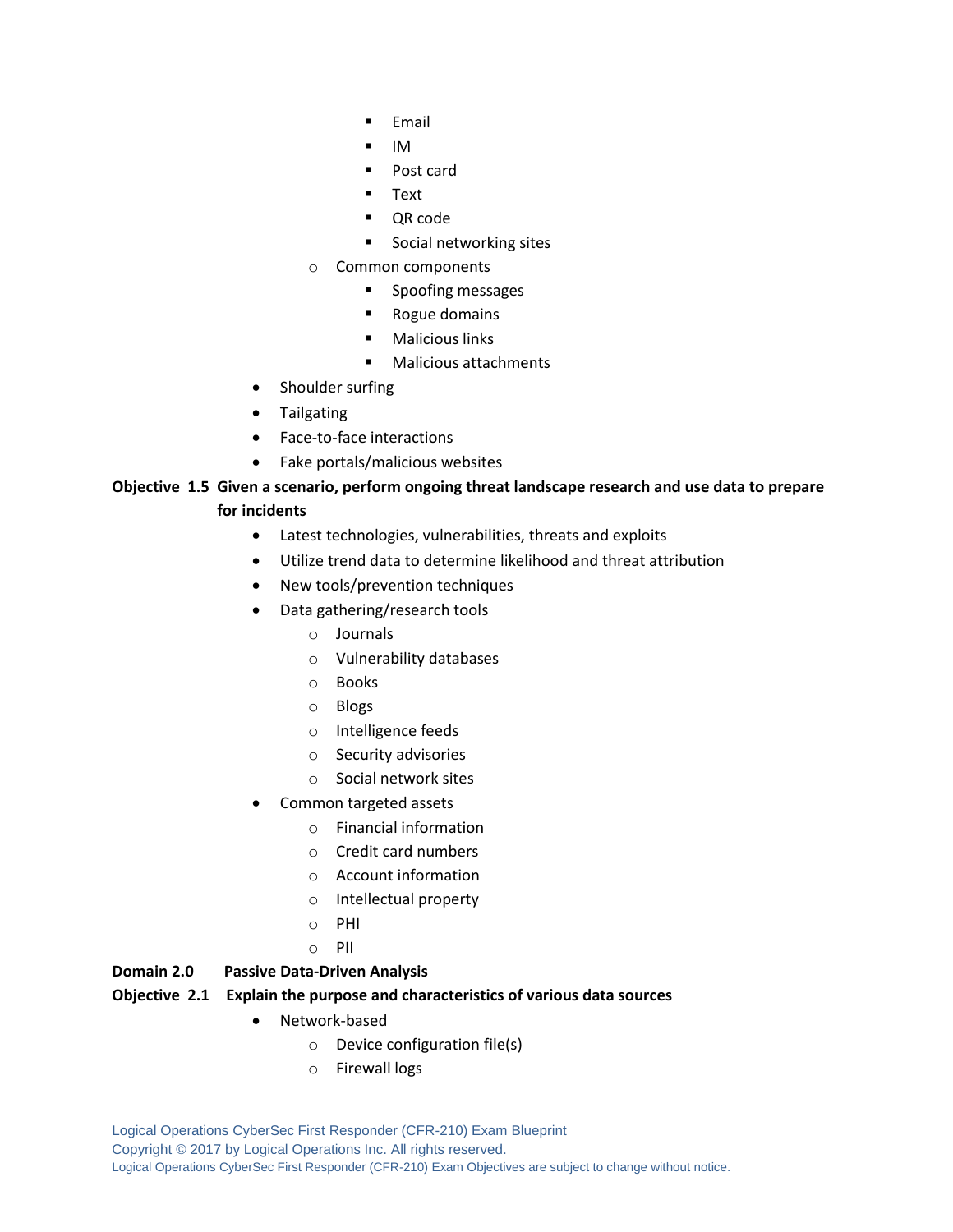- o WAF logs
- o IDS/IPS logs
- o Switch logs
- o Router logs
- o Carrier provider logs
- o Proxy logs
- o Wireless
	- WAP logs
	- **WIPS** logs
	- **Controller logs**
- o Network sniffer
	- **Packet capture**
	- **Traffic log**
	- **Flow data**
- o Device state data
	- CAM tables
		- Routing tables
		- NAT tables
		- **DNS** cache
		- ARP cache
- o SDN
- Host-based
	- o System logs
	- o Service logs
		- SSH logs
			- $I$  Time
			- **Crypto protocol**
			- User
			- **Success/failure**
		- **HTTP** logs
			- **HTTP methods (get, post)**
			- **Status codes**
			- **-** Headers
			- **User agents**
		- SQL logs
			- **Access logs**
			- **-** Query strings
		- SMTP logs
		- FTP logs
		- DNS logs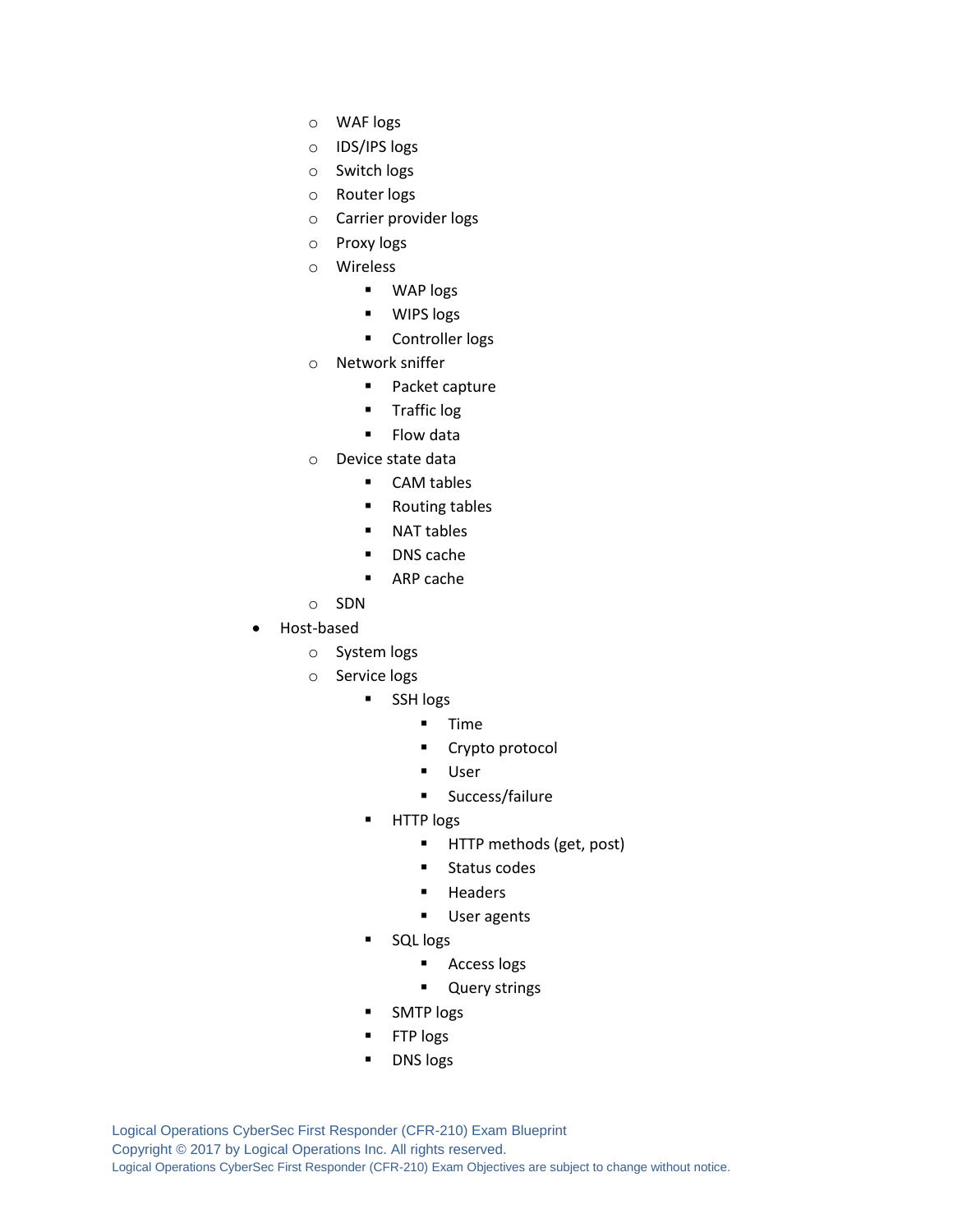- **Suspicious lookups**
- **Suspicious domains**
- **Types of DNS queries**
- o Windows event logs
	- App log
	- **System log**
	- **Security log**
- o Linux syslog
- o Application logs
	- **Browser**
	- **HIPS** logs
	- **AV** logs
	- **Integrity checker**
- Vulnerability testing data
	- o Third party data
	- o Automated/software testing programs

#### **Objective 2.2 Given a scenario, use appropriate tools to analyze logs**

- Log analytics tools
- Linux tools
	- o grep
	- o cut
	- o diff
- Windows tools
	- o Find
	- o WMIC
	- o Event Viewer
- Scripting languages
	- o Bash
	- o PowerShell
- Log correlation
	- o SIEMs

#### **Objective 2.3 Given a scenario, use regular expressions to parse log files and locate meaningful data**

- Search types
	- o Keyword searches
	- o IP address searches
	- o Special character searches
	- o Port number searches
- Search operators
	- o &
	- $\circ$  |

Logical Operations CyberSec First Responder (CFR-210) Exam Blueprint Copyright © 2017 by Logical Operations Inc. All rights reserved. Logical Operations CyberSec First Responder (CFR-210) Exam Objectives are subject to change without notice.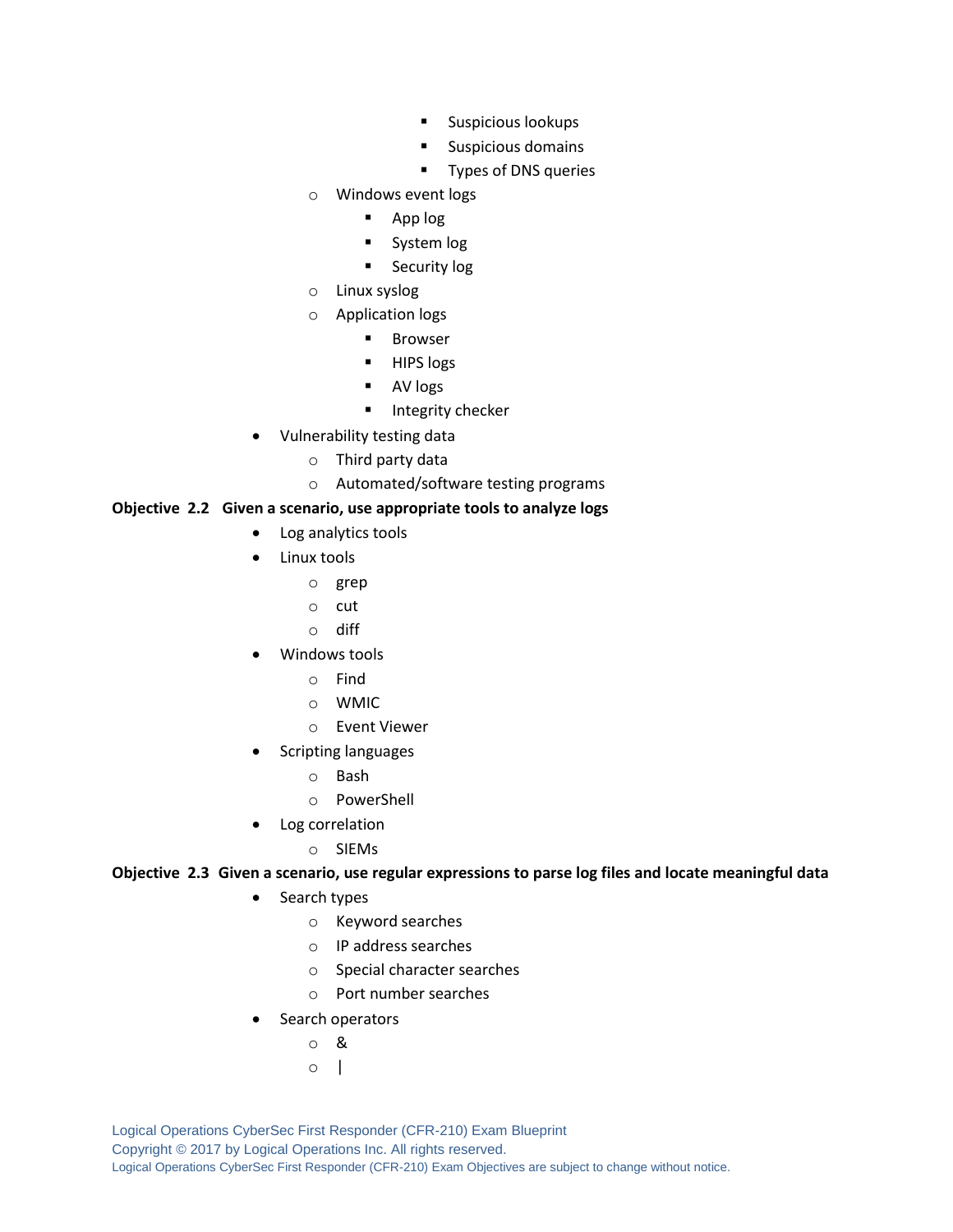- $\circ$  ~ or !
- o -
- $\circ$  .
- o \*
- o ?
- $\circ$  +
- $\circ$  ()
- $\circ$  []
- o \$
- $\circ$  ^
- $\circ \ \ \backslash$
- Special operators
	- o \W
	- o \w
	- $\circ$  \s
	- o \D
	- o \d
	- o \b
	- $\circ \ \backslash c$

# **Domain 3.0 Active Asset and Network Analysis**

## **Objective 3.1 Given a scenario, use Windows tools to analyze incidents**

- Registry
	- o Regedit
		- Key, Hives, Values, Value types
		- **-** HKLM, HKCU
	- o REGDUMP
	- o Autoruns
- Network
	- o Wireshark
	- o Fport
	- o Netstat
	- o ipconfig
	- o Nmap
	- o Ttracert
	- o net
	- o nbtstat
- File system
	- o dir
	- o pe explorer
	- o disk utilization tool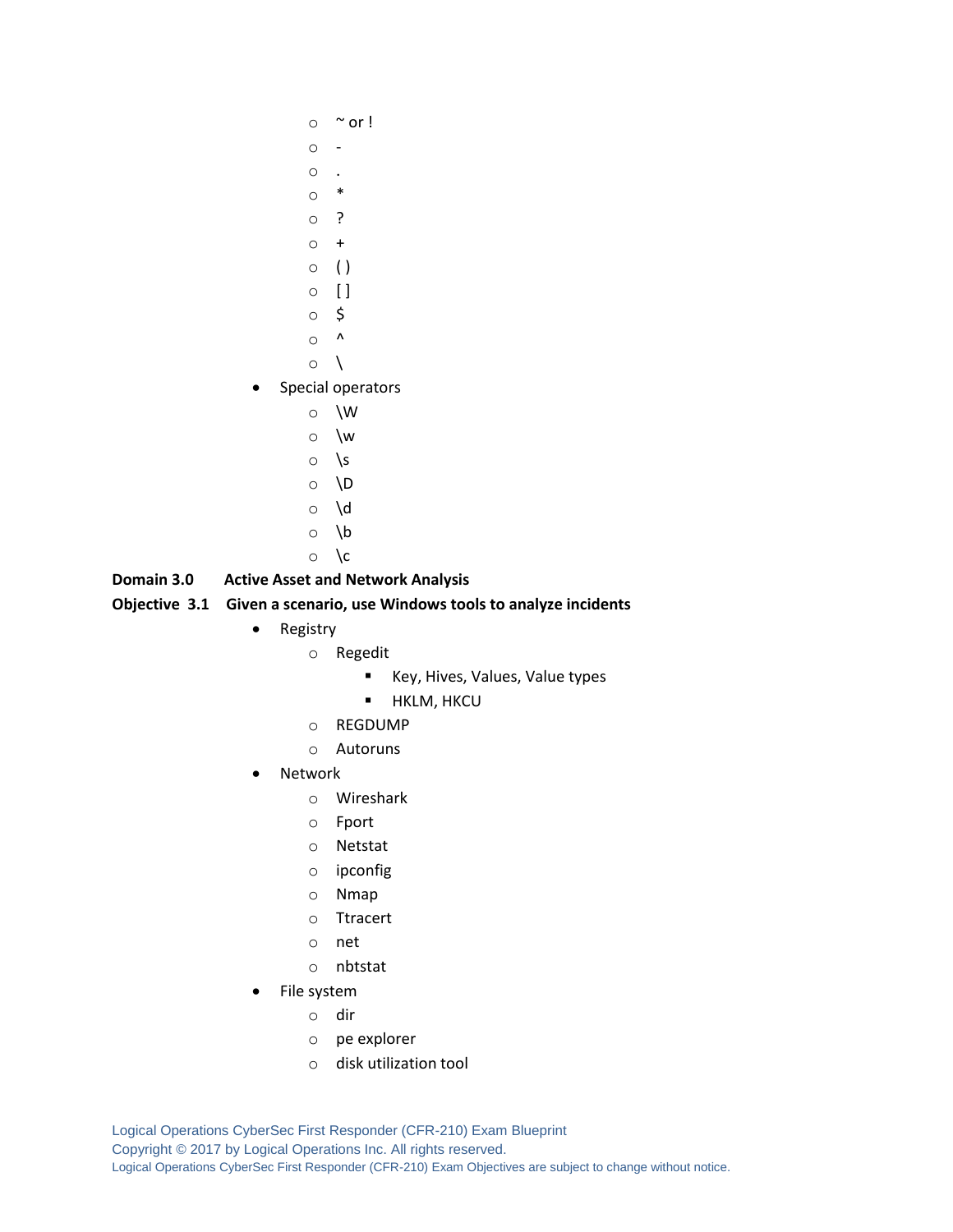- Processes
	- o TLIST
	- o PROCMON
	- o Process explorer
- Services
	- o Services.msc
	- o Msconfig
	- o Net start
	- o Task scheduler
- Volatile memory analysis
- Active Directory tools

#### **Objective 3.2 Given a scenario, use Linux-based tools to analyze incidents**

- Network
	- o nmap
	- o netstat
	- o wireshark
	- o tcpdump
	- o traceroute
	- o arp
	- o ifconfig
- File system
	- o lsof
	- o iperf
	- o dd
	- o disk utilization tool
- Processes
	- o htop
	- o top
	- o ps
- Volatile memory
	- o free
- Session management
	- o w,who
	- o rwho
	- o lastlog

#### **Objective 3.3 Summarize methods and tools used for malware analysis**

- Methods
	- o Sandboxing
		- **•** Virtualization
	- o Threat intelligence websites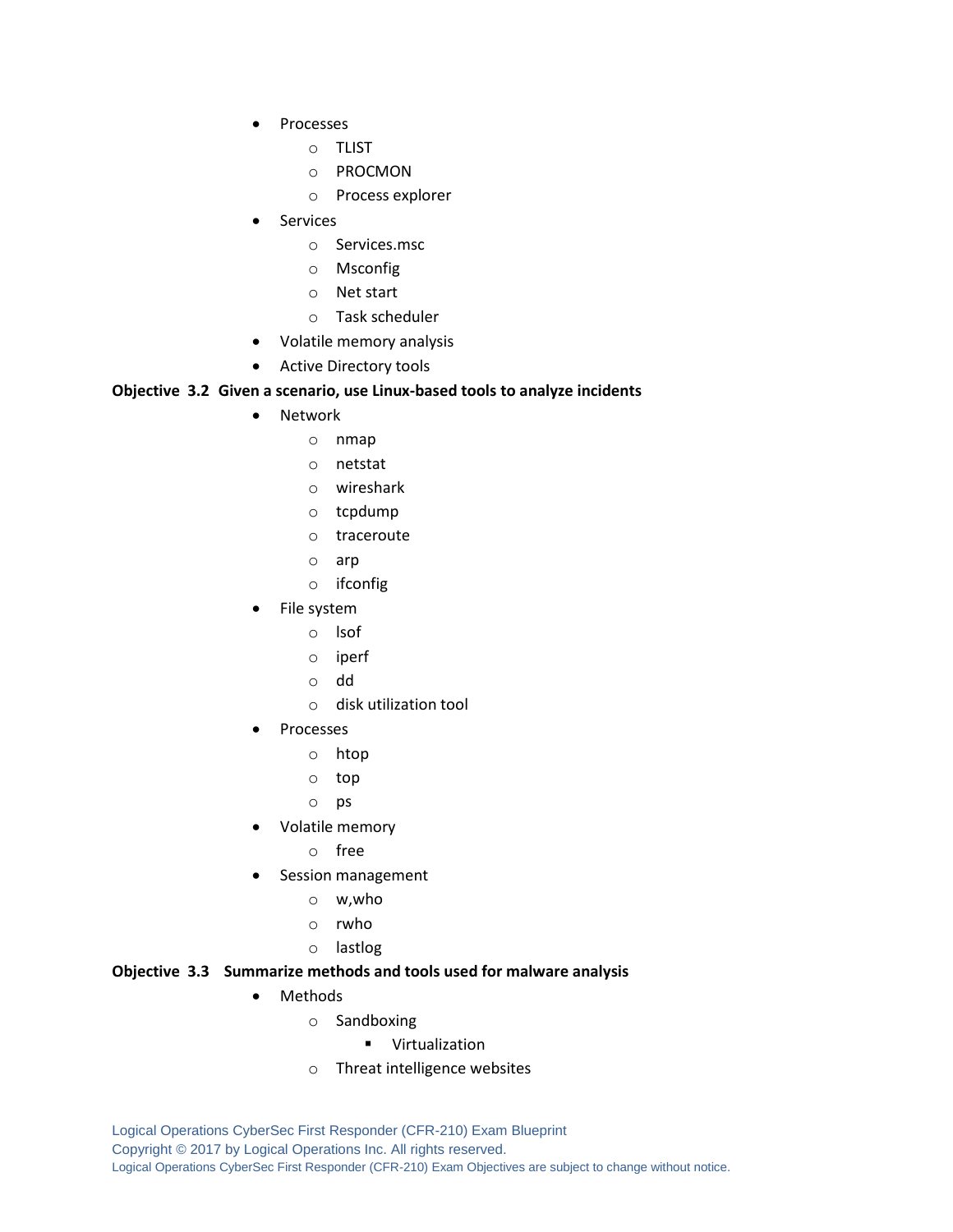- **•** Crowd source signature detection
- **Virus total**
- Reverse engineering tools
	- o IDA
	- o Ollydbg
- General tools
	- o strings
	- o Antivirus
	- o Malware scanners

#### **Objective 3.4 Given a scenario, analyze common indicators of potential compromise**

- Unauthorized programs in startup menu
- Malicious software
	- o Presence of attack tools
- Registry entries
- Excessive bandwidth usage
- Off hours usage
- New administrator/user accounts
- Guest account usage
- Unknown open ports
- Unknown use of protocols
- Service disruption
- Website defacement
- Unauthorized changes/modifications
	- o Suspicious files
- Recipient of suspicious emails
- Unauthorized sessions
- Failed logins
- Rogue hardware

#### **Domain 4.0 Incident Response Lifecycle**

#### **Objective 4.1 Explain the importance of best practices in preparation for incident response**

- Preparation and planning
	- o Up-to-date contact lists
	- o Up-to-date toolkit
- Ongoing training
	- o Incident responder
	- o Incident response team
	- o Management
	- o Tabletop (theoretical) exercises
- Communication methods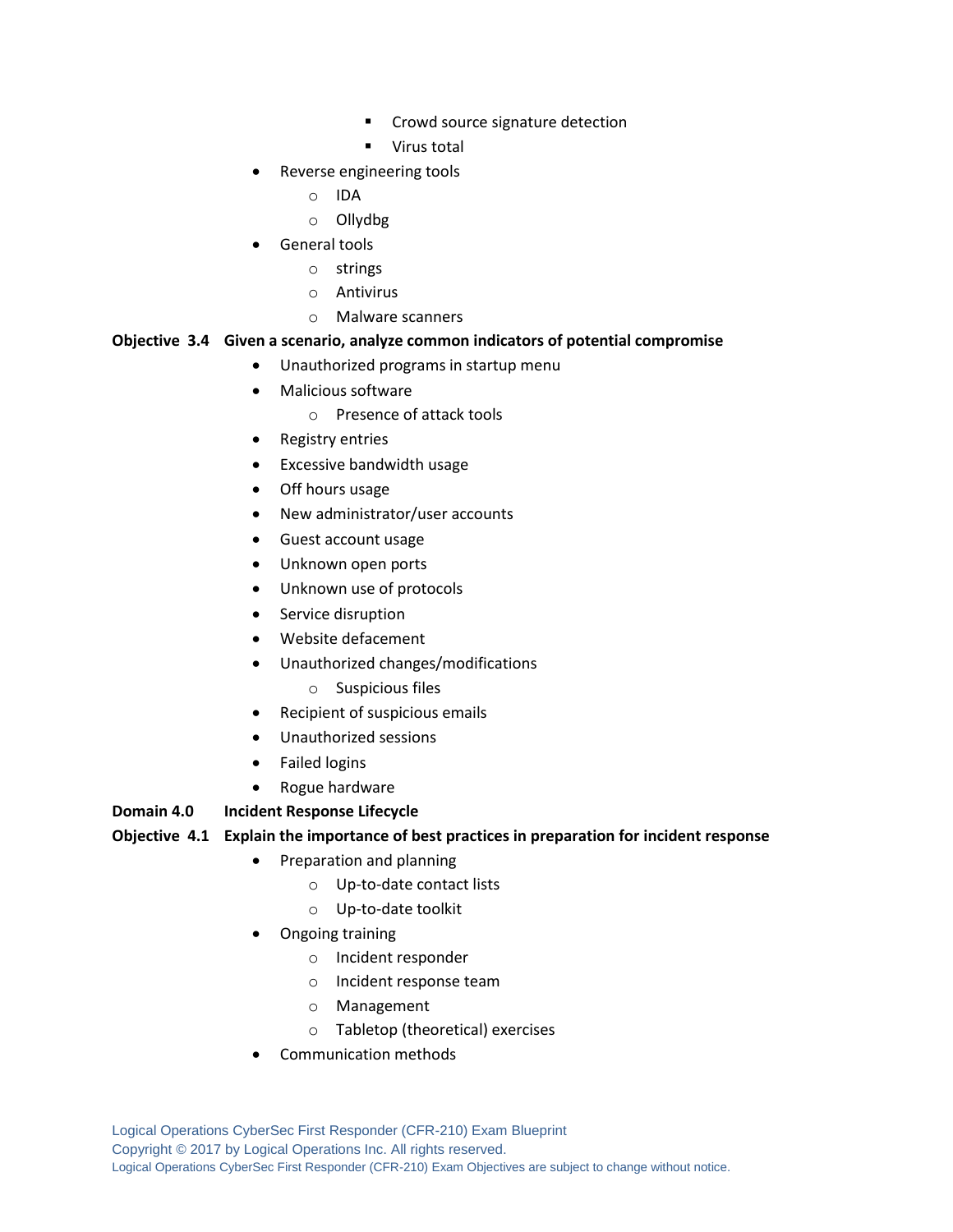- o Secure channels
- o Out of band communications
- Organizational documentation
	- o Policies
	- o Procedures
	- o Incident response plan
- Escalation procedures
	- o Chain of command
- Industry standards for incident response

#### **Objective 4.2 Given a scenario, execute incident response process**

- Preparation
- Identification
	- o Detection/analysis
	- o Collection
- Containment
- Eradication
- Recovery
- Post incident
	- o Lessons learned
		- Root cause analysis
	- o Reporting & documentation

## **Objective 4.3 Explain the importance of concepts that are unique to forensic analysis**

- Authorization to collect information
	- Legal defensibility
		- o Chain of custody
		- o Legally compliant tools
			- **Encase**
			- **FTK**
			- **Forensics explorer**
	- Confidentiality
	- Evidence preservation and evidence security
		- o Digital
			- **Imaging**
			- Hashing
		- o Physical
			- Secure rooms and facilities
			- Evidence bags
			- Lock boxes
- Law enforcement involvement

#### **Objective 4.4 Explain general mitigation methods and devices**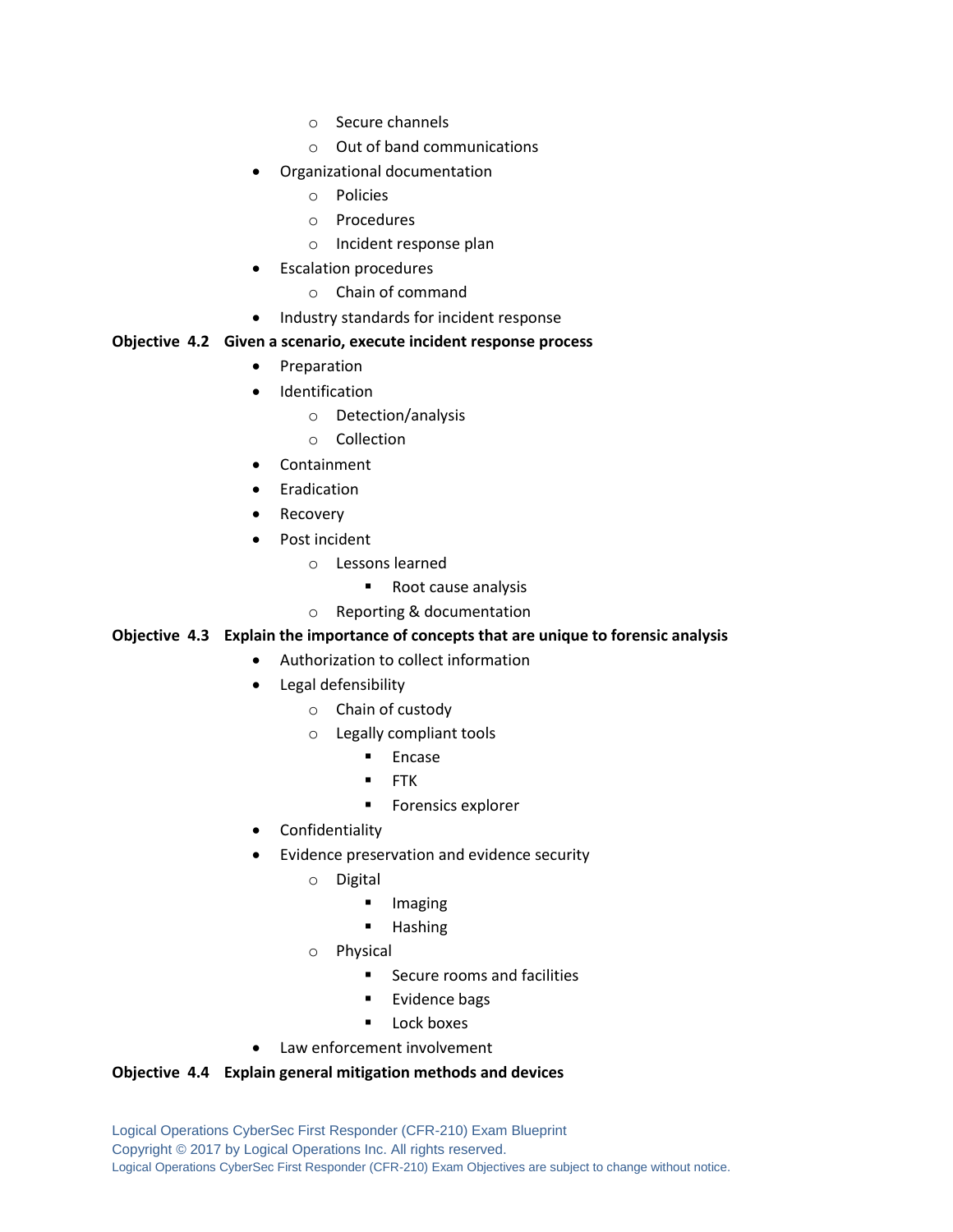- Methods
	- o System hardening
		- **Deactivate unnecessary services**
		- **Patching**
	- o Updating internal security devices
		- **Report malware signatures**
		- **Custom signatures**
	- o Block external sources of malware
	- o DNS filtering
	- o Blackhole routing
	- o System and application isolation
	- o Mobile device management
	- o Application whitelist
- Devices
	- o Firewall
	- o WAF
	- o Switch
	- o Routers
	- o Proxy
	- o Virtual Machine
	- o Mobile
	- o Desktop
	- o Server

# **Continuing Education Requirements**

The *Logical Operations CyberSec First Responder* (CFR-210) certification is valid for 3 years from the time certification is granted. You must re-take the most up-to-date version of the exam prior to the 3-year period's end to maintain a continuously valid certification.

To view the Logical Operations Candidate Agreement, clic[k here.](http://logicaloperations.com/candidate_agreement/)

Then purchase a voucher to take the exam by clickin[g here.](http://store.logicaloperations.com/cfr-cybersec-first-responder-exam-cfr-210-exam-voucher.html)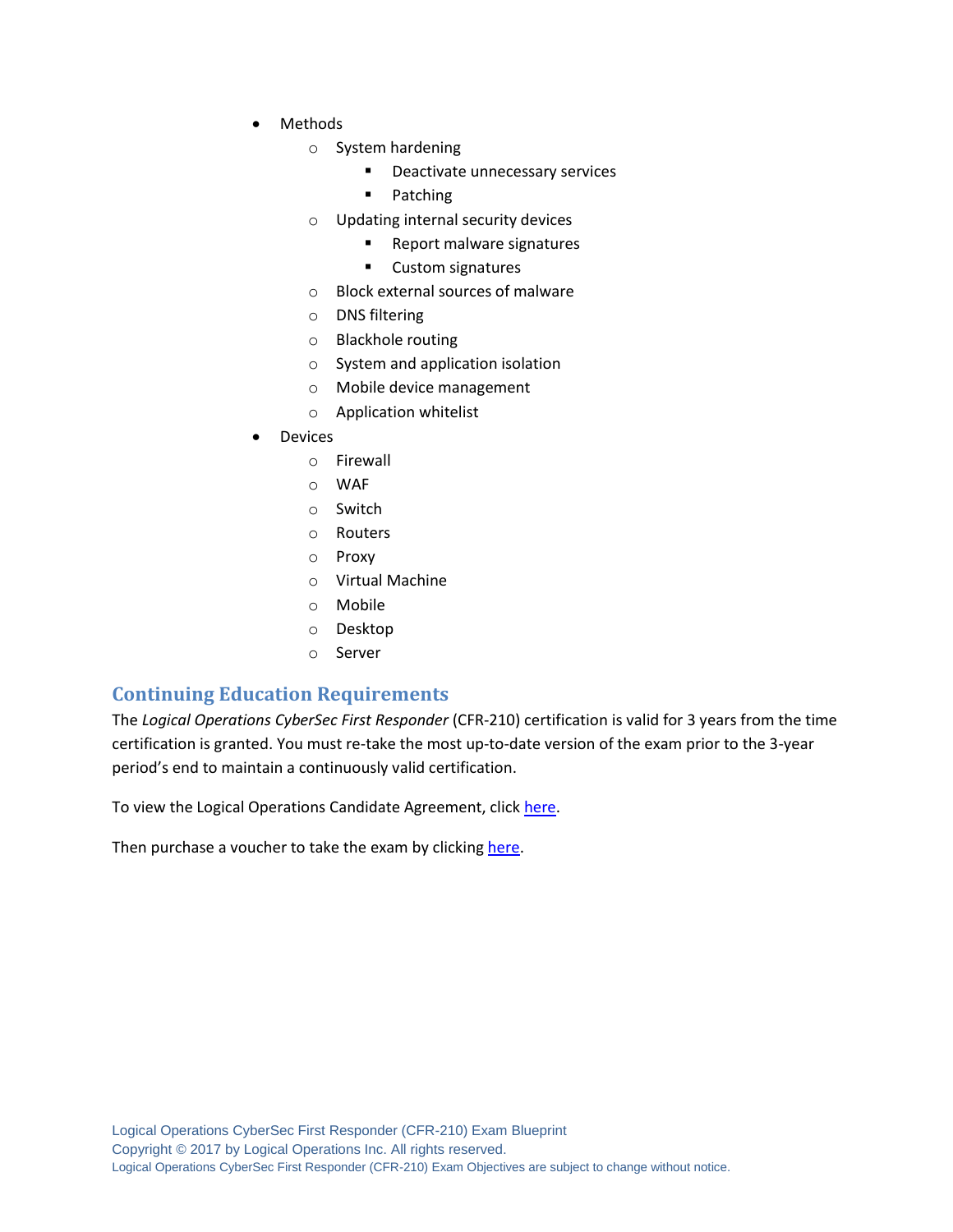## **Logical Operations CyberSec First Responder ACRONYMS**

| <b>Acronym</b> | <b>Expanded Form</b>                       |
|----------------|--------------------------------------------|
| <b>ADS</b>     | Alternate Data Stream                      |
| <b>ARP</b>     | <b>Address Resolution Protocol</b>         |
| AV             | Antivirus                                  |
| <b>BASH</b>    | <b>Bourne Again Shell</b>                  |
| <b>CAM</b>     | <b>Content Addressable Memory</b>          |
| <b>CSRF</b>    | Cross-site Request Forgery                 |
| <b>DDoS</b>    | <b>Distributed Denial of Service</b>       |
| <b>DHCP</b>    | <b>Dynamic Host Configuration Protocol</b> |
| <b>DNS</b>     | Domain Name System                         |
| <b>FTK</b>     | <b>Forensic Tool Kit</b>                   |
| <b>FTP</b>     | <b>File Transfer Protocol</b>              |
| GREP           | <b>Global Regular Expression Print</b>     |
| <b>HIPS</b>    | Host Intrusion Prevention System           |
| <b>HKCU</b>    | Host Key Current User                      |
| <b>HKLM</b>    | Host Key Local Machine                     |
| HOIC           | High Orbit Ion Cannon                      |
| <b>HTTP</b>    | <b>Hyper Text Transfer Protocol</b>        |
| <b>HTTPS</b>   | <b>Hyper Text Transfer Protocol Secure</b> |
| <b>ICMP</b>    | Internet Control Message Protocol          |
| IDS            | <b>Intrusion Detection System</b>          |
| IM             | <b>Instant Message</b>                     |